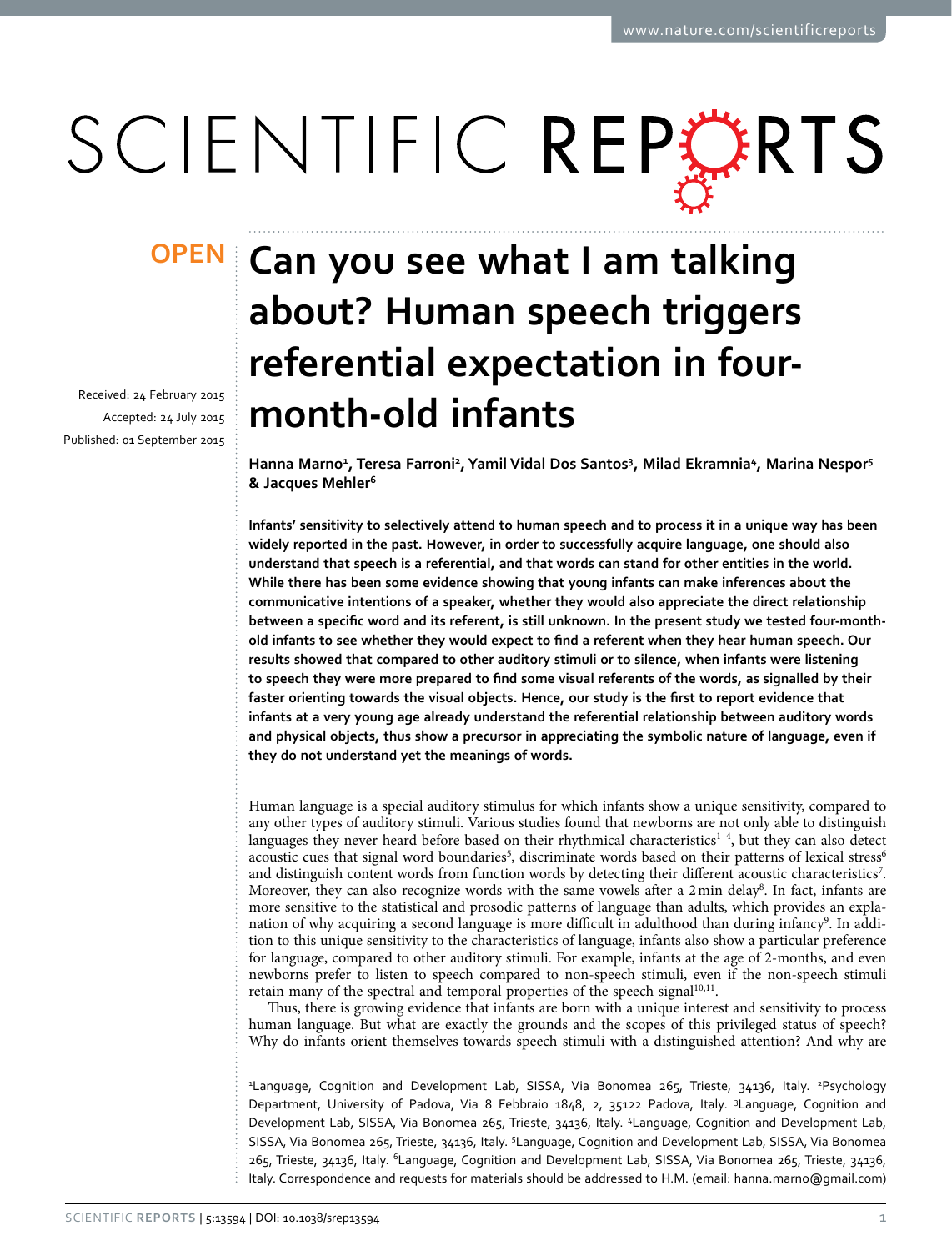they tuned to process it in a unique way, compared to any other auditory stimuli? One may argue that due to its human-specific nature, speech can be perceived as a "trait" of our conspecifics, and as such, it may help social bonding or enable to establish group membership. In this way, similarly to other social traits (such as race or gender, e.g[.12–14](#page-8-8)), speech can be especially interesting to infants, because it may provide some guidance in the surrounding social world. Indeed, numerous studies showed that infants not only prefer their native language<sup>15</sup>, but that during social learning, when they observe a model, sharing the same language with this model can also influence their attitudes and choices (e.g.<sup>16–18</sup>).

However, besides this social saliency of language, it might be that infants are receptive towards speech because they also understand that speech can communicate *about* something. More specifically, they might understand that speech can convey information about the surrounding world and that words can refer to specific entities. Indeed, without this understanding, they would have great difficulty to accept relations between objects and their labels, and thus language acquisition would become impossible. Furthermore, without understanding the referential relations between words and objects, learning about the surrounding world would become extremely difficult. Hence, we propose that in order to successfully acquire language, conceiving of speech as a meaningful referential symbolic system must be a predisposition of infants already present at a very early age. Furthermore, as a guiding principle for learning, speech should also effectively bias infants to seek potential referents of the words they hear.

With the aim to study infants' knowledge about the function of speech, numerous studies have investigated infants' understanding of the role of speech in communication. These studies showed that infants at the age of 12-months<sup>9-20</sup> and even 6-month-olds<sup>21</sup> can understand that speech can communicate about unobservable intentions of the speaker. Furthermore, a recent study also gave evidence that those infants, who show greater interest to listening to speech sounds, compared to non-speech, will score higher on expressive vocabulary measures at the age of 18 months<sup>22</sup>. Thus, attentiveness towards speech can be also a precursor of later language development.

However, in order to successfully acquire a language and the meaning of concepts, more than accepting the communicative nature of speech and being attentive to it, one should also understand the direct referential relationship between words and the entities they stand for. In the past there has been some evidence showing that young infants already accept some relations between verbal labels and physical objects. For example, providing verbal labels can facilitate object categorization of 3-4-month-old infants, and this effect disappears when they listen to sequences of tones<sup>[23](#page-8-13),24</sup>. At the age of 12-months, they can also individuate objects when they hear two labels, but not when they hear two tones or perceive two emotional expressions<sup>25</sup>. Furthermore, at the same age, they can also associate words but not communicative sounds (e.g. 'mmm' or 'aaah') or consonantal sounds to novel objects<sup>26</sup>. Listening to verbal labels can also modulate object perception, as a study by Gliga *et al.*[27](#page-9-2) showed: 12-month-old infants displayed enhanced gamma-band oscillatory activity over the visual cortex when they saw objects along with verbal labels. Furthermore, 12- and 19-month-old infants can associate words with complex objects, rather than with their salient parts<sup>28</sup>. Moreover, words can guide their attention towards the commonalities among a set of named objects, and it was suggested that this guidance in turn builds up a symbolic reference to form a set of stable "word-to world" mappings<sup>29</sup>.

These findings suggest that during development, some recognition of object-label relations may precede language acquisition. But the evidence that infants would have a basic expectation about the symbolic nature of verbal labels and that they would know that words can directly stand for other entities (e.g. objects) in the world is still missing from the literature. In the present study we address this question: as a precursor of understanding the referential relation between spoken words and real objects in the world, do infants from a very young age expect to find the referents of the words they hear? If it is true that the early sensitivity to the characteristics of language demonstrated by human infants also indicates an expectation about the referentiality of language, then we predict that infants should look for potential referents in their environment only when they hear somebody talking but not when the auditory signal lacks the characteristics of human speech (ie. backward speech or no speech at all).

#### **Experiment 1**

Thirty, 4-month-old infants were tested using a looking time latency paradigm, and were shown videos of a female face, who was either talking in a normal way (Normal Speech Condition), or backward (Backward Speech Condition), or she was silently moving her lips (No Speech Condition), while she was looking at the infant. We selected backward speech because even though its auditory characteristics are very similar to those of normal speech, there is evidence that neither infants, nor adults process back-ward speech similarly to natural languages<sup>[4](#page-8-15)[,30](#page-9-5),31</sup>. In each trial, the movie ended with an averted eye-gaze of the speaker either to the left, or to the right side of the screen. Next, the face disappeared from the display and immediately after an object appeared in a direction congruent with the gaze ([Fig. 1](#page-2-0). and see examples of videos in the Supplementary Material). The latency of infants' orienting to the objects was measured as the dependent variable.

#### **Results of Experiment 1**

We predicted that if infants have a referential expectation about language, they would expect to find the referent and therefore orient faster to the object in the Normal Speech than in the Backward Speech or the No Speech condition. This prediction was confirmed by our data ([Fig. 2](#page-2-1)). A  $3 \times 1$  Repeated Measures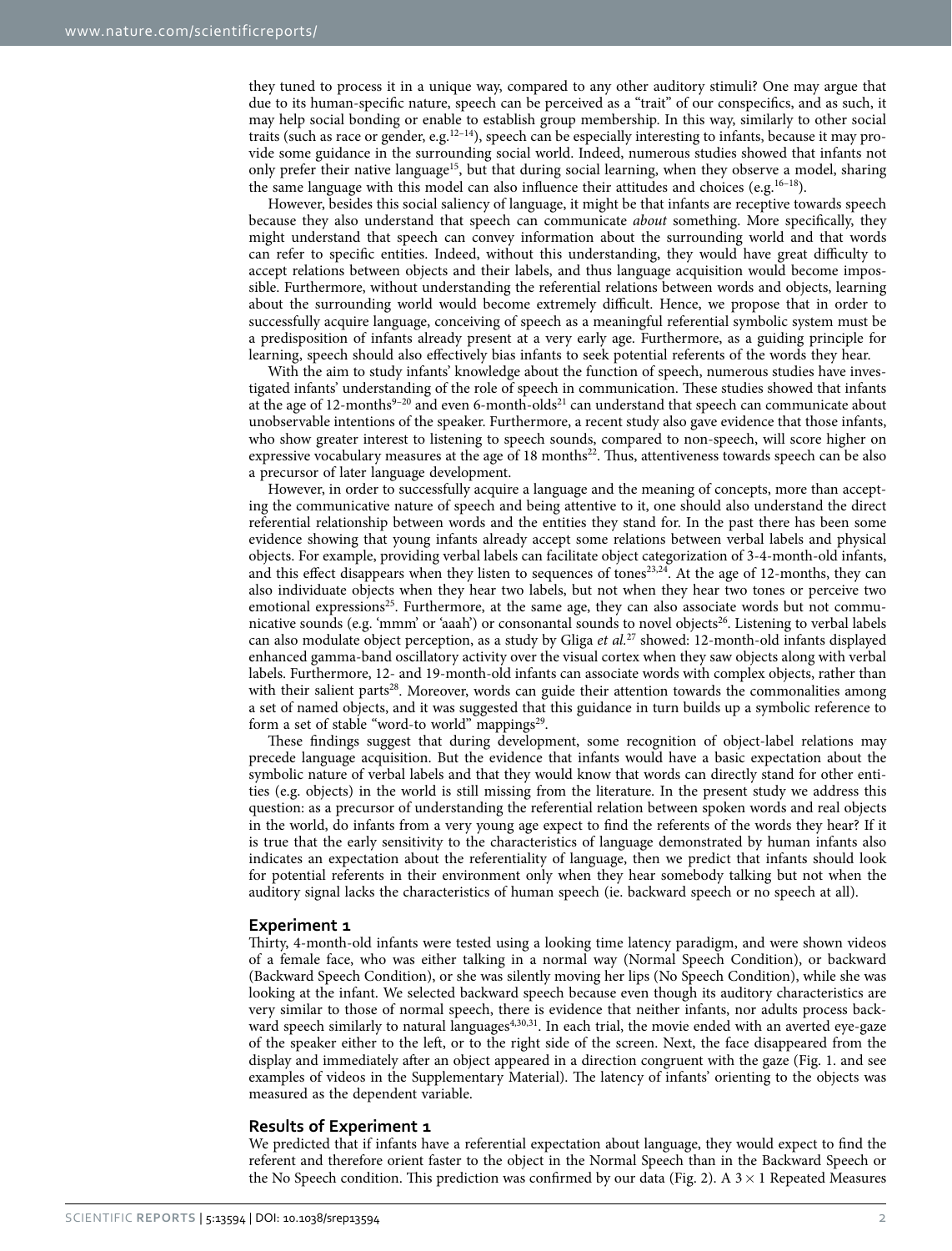

<span id="page-2-0"></span>**Figure 1. Design of Experiment 1.** Each movie started with a fixation cross in the middle of the center of the screen, then a female face appeared and vocalized or silently moved her lips. Following this, she looked to the right or to the left direction of the screen. Then the face appeared and an object appeared, in a congruent direction with the eye-gaze.



<span id="page-2-1"></span>**Figure 2. Results of Experiment 1.** Latency of fixation towards the visual object. Bars represent the average latency of thirty infants' orienting towards the visual object in the three auditory conditions. Error bars indicate SEM.

ANOVA analyzing the latency of infants' orienting to the objects in the three conditions showed a main effect of condition  $[F(2, 58)] = 4.403$ ,  $p = 0.017$ ,  $\eta^2 = 0.132$ . Bonferroni-corrected post-hoc pairwise tests revealed that infants looked significantly faster at the object in the Normal Speech condition than in the Backward  $[t(29) = -2.935, p = 0.006]$  and the No Speech condition  $[t(29) = -2.640, p = 0.013]$ . Between the Backward and the No Speech condition there was no significant difference  $\left[\frac{t(29)}{=}-0.262, p=0.795\right]$ . These results confirm that when infants hear normal language, they are faster in finding the referent of speech compared to when they hear non-linguistic stimuli or when they only see the silent movements of the lips. Thus, the speech can facilitate infants' search for the referent of speech at the age of 4 months.

However, since in the stimuli we always used an object-directed gaze of the speaker, congruent with the direction of appearance of the object, it remains unclear whether without this object-directed eye-gaze we would get the same effect, or the combination of speech and an object-directed gaze of the speaker is needed. To answer this question, we designed a second experiment, where in addition to the averted gaze trials, we also included trials where the speaker was gazing at the infant during the entire movies. We predicted that in case an object-directed gaze is needed to elicit referential expectation, this would result a significant difference in infants' looking time latency between the averted object-directed gaze conditions, and the new infant-directed gaze conditions. Additionally, in case we find that an averted (thus possibly object-directed) eye-gaze is necessary to evoke the searching behaviour for the referent, it would be interesting to estimate the power of this factor. To this end, we decided to use *incongruent* averted gaze trials as well, i.e. conditions where the direction of the eye-gaze was averted from the infant, but incongruent with the appearance of the object. The extent to which these trials slow down the searching behaviour of infants indicates the strength of the effect of eye-gaze in eliciting referential expectation.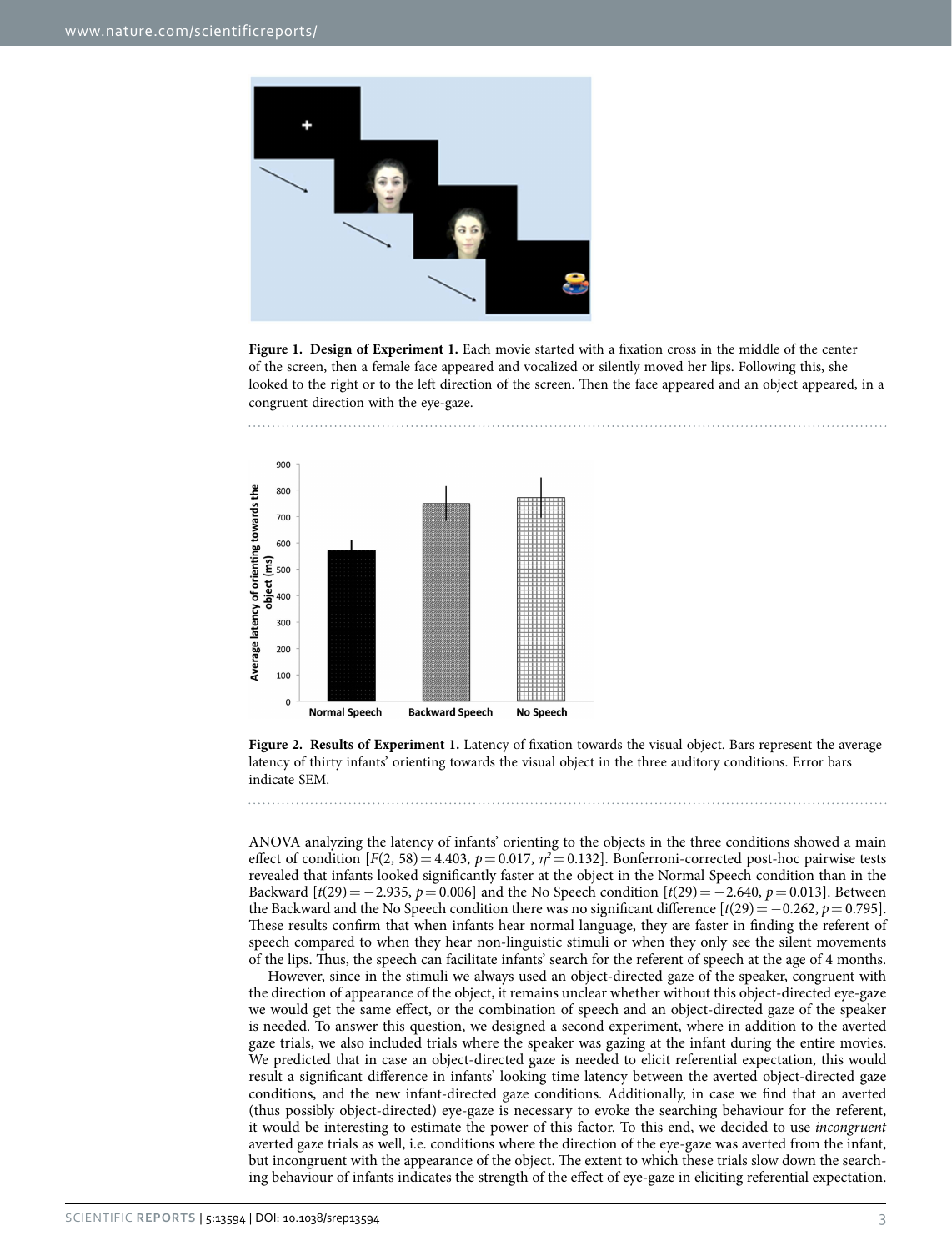

<span id="page-3-0"></span>**Figure 3. Results of Experiment 2.** Latency of fixation towards the visual object. Bars represent the average latency of thirty infants' orienting towards the visual object in the nine conditions of Speech type x Gaze type. Error bars indicate SEM.

### **Experiment 2**

In order to clarify these questions, we collected  $N=30$  participants' data in a second experiment with 3× 3 factors, referring to Language (Normal Speech, Backward Speech and No Speech), and Gaze (Congruent Object-Directed, Incongruent Object-Directed and Infant-Directed). An additional change of the stimuli was that with the aim to decrease the rejection rate of our subjects, we slightly increased the size of the face, in order that infants would find the task more attractive and that they would stay attentive during the entire experiment. The task was the same as in Experiment 1. While infants watched the stimuli, their looking time latency was measured in each trial towards the objects.

### **Results of Experiment 2**

We analyzed the data in a  $3 \times 3$  analysis of variance (ANOVA) with Language (Normal Speech vs. Backward Speech vs. No Speech) and Gaze (Object-Directed Congruent vs. Object-Directed Incongruent vs. Infant-Directed). There was a main effect of Language  $[F(2, 58) = 4.037, p = 0.023, \eta^2 = 0.122]$  and a strong interaction of Language and Gazing  $[F(4, 116) = 7.166, p = 0.0001, \eta^2 = 0.198]$ . Following this, we analyzed the effect of Language independently for each Gaze conditions. This analysis revealed a strong significant difference between the three levels of Language conditions in the Congruent Object-Directed Gaze condition  $[F(2, 58) = 11.844$ ,  $p = 0.0001$ ,  $\eta^2 = 0.290$ . In the Incongruent Object-Directed and in the Infant Directed Gaze conditions, however, we found no significant differences. We also performed  $2\times 3$  analysis of variance with Language and Gaze to contrast the Language conditions separately, and we found a main effect of Language  $[F(1, 29) = 7.488, p = 0.01, \eta^2 = 0.205]$  and a significant interaction of Language and Gaze  $[F(2, 58) = 13.418, p = 0.0001, \eta^2 = 0.316]$  in the comparison of Normal Speech and Backward Speech. In the comparison of the Normal Speech and No Speech conditions, however, we found no significant difference, neither for Language or Gaze, nor for their interaction.

Bonferroni-corrected post-hoc pairwise tests revealed that infants looked significantly faster at the object in the Congruent Object-Directed Gaze/Normal Speech condition than in the Congruent Object-Directed Gaze/Backward Speech condition [*t*(29)= −5.064, *p*= 0.0001] or in the Congruent Object-Directed Gaze/No Speech condition [*t*(29)= −3.903, *p*= 0.001]. Within the Normal Speech condition latency of orienting towards the object in the Congruent Object-Directed Gaze condition was also significantly shorter compared to the Infant-Directed Gaze condition  $[t(29) = -5.092, p = 0.0001]$ , but only close to significant in the Incongruent Object-Directed Gaze condition  $[t(29) = -2.456, p = 0.02]$ .

We found no significant difference between the Backward Speech and the No Speech condition in the Congruent Object-Directed Gaze trials. Similarly, we found no difference between the Backward Speech and No Speech conditions in the Infant-Directed Gaze trials either. These results thus replicated the results of the first experiment, by showing that infants' orientation towards the visual object is the fastest when they hear normal speech and follow the object-directed gaze of the speaker. Furthermore, the results of the second experiment also gave evidence that the object-directed gaze of the speaker is helpful to find the referent of the speech only if it is preceded by speech [\(Fig. 3\)](#page-3-0). It is important to note that while the general pattern of the results of Experiment 1 was replicated, we found an overall increase of performance in Experiment 2. We assume that this increase is due to the fact that in Experiment 2 we enlarged the size of the face, thus infants found the experiment overall more attractive.

The fact that we did not find a main effect of Language in the comparison of the Normal Speech and No Speech conditions, including all Gaze conditions, rules out the possibility that the demonstrated effect would be a result of either a general increase of arousal in the Normal Speech condition, or a decrease of attention in the silent control condition. However, in order to provide further supporting evidence to this claim, we decided to analyze infants' pupil dilation during the different auditory conditions, as an indicator or their general attentiveness.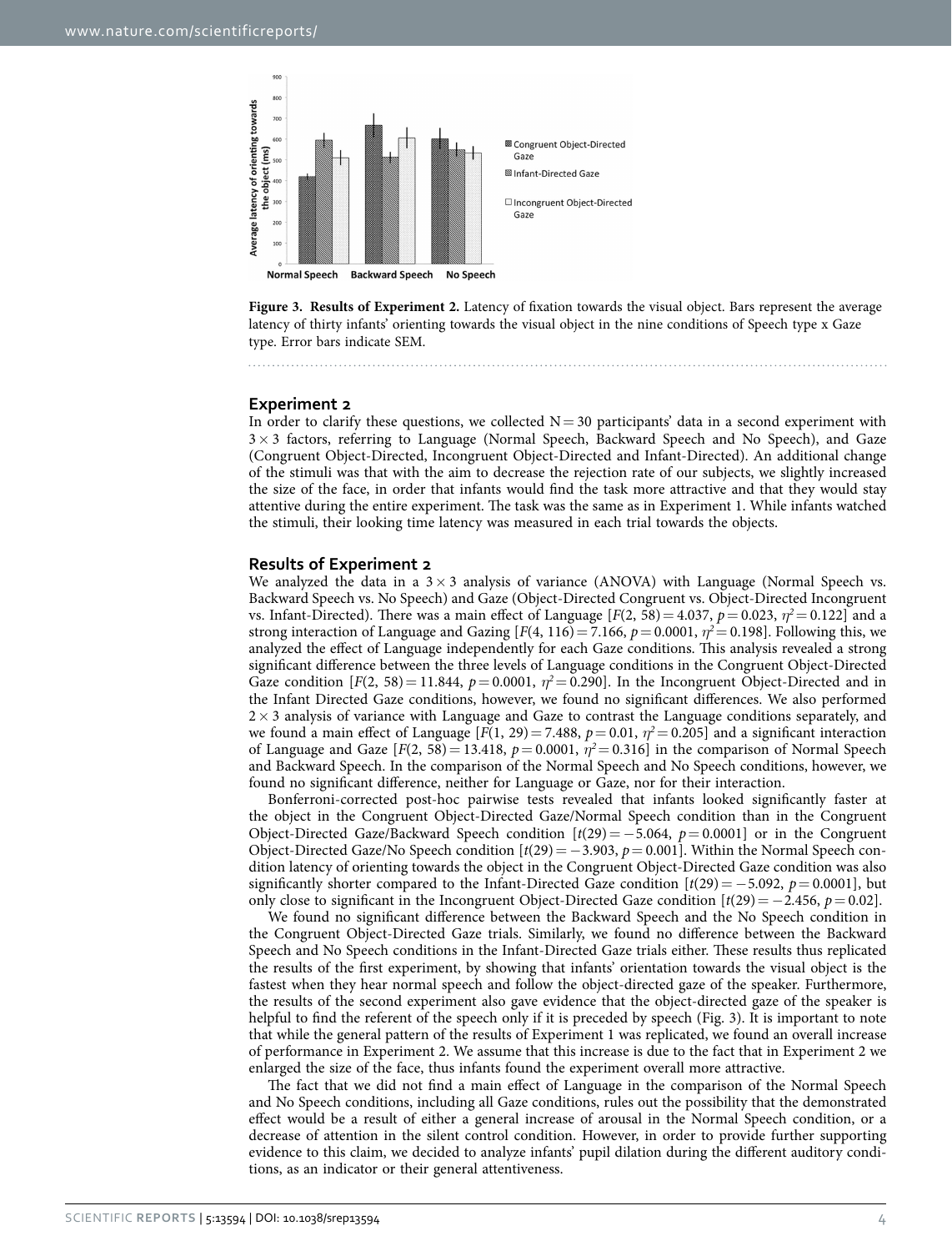

<span id="page-4-0"></span>**Figure 4. Results of Experiment 2.** Changes of pupil diameter during the speech period. Bars represent the average ratio of infants' pupil size during the period of the presentation of the female speaker in the different auditory (Speech, Backward Speech and No Speech) conditions. Error bars indicate SEM.



<span id="page-4-1"></span>**Figure 5. Results of Experiment 2.** Changes of pupil diameter during the speech and the gazing period. Bars represent the average ratio of infants' pupil size during the entire period of the presentation of the female speaker in the different auditory (Speech, Backward Speech and No Speech) and the further Gaze (Object-Directed and Infant-Directed) conditions. Error bars indicate SEM.

Pupil diameter is not only a function of the luminance reaching the eyes, but also reflects psychological processes such as attention, arousal and cognitive load<sup>32-34</sup> (Beatty, 1982; Karatekin, 2004; Porter, Troscianko, & Gilchrist, 2007), as it has been reported in numerous studies with adult subjects in the past. More recently, it has also been demonstrated that pupil diameter can be informative about psychological processes also in the case of in infants. For example, changes in pupil size have been registered in stud-ies of object-identity violation<sup>[35](#page-9-8)</sup>, object-permanence tasks<sup>36</sup> or in response to another infant's distress<sup>[37](#page-9-10)</sup>. Thus, the aim of the analysis of pupil size changes in the present experiment was to see whether the different time latencies infants showed in the behavioural task would be due to an of increase of arousal and general attention enhancement during the presentation of speech. As there is extensive evidence showing that infants have a distinguished preference towards speech stimuli, compared to other, non-speech auditory stimuli, it is especially important to clarify whether the shorter latency in finding the visual objects is due to a generally more 'alerted' state that speech would induce in infants, or it is indeed due to a specific effect, reflecting their expectation to find a visual referent of speech. Thus, to answer this question we performed a pupil diameter analysis during the presentation of the female speaker in the different conditions. First, we analysed the period of the different auditory conditions (Speech, Backward Speech and No Speech), in order to see whether infants' general attentiveness would have changed due to the different acoustic or silent cues. This analysis did not yield any significant differences between conditions. In fact, infants' average pupil size was very similar in all the three conditions [\(Fig. 4\)](#page-4-0). Next, we wanted to see whether the combined effect of the auditory conditions and gaze-cueing would result changes of the pupil size. To this end, we analysed changes of pupil diameter during the entire period of the presentation of both the acoustic cue (Speech, Backward Speech and No Speech) and the gaze (Object-directed vs. Infant-directed) [\(Fig. 5](#page-4-1)). A a  $3 \times 3$  analysis of variance (ANOVA) with Language (Normal Speech vs. Backward Speech vs. No Speech) and Gaze (Object-Directed vs. Infant-Directed) revealed no main effect of Language or Gaze, but a significant interaction between the two factors  $[F(2, 42) = 7.710, p = 0.001,$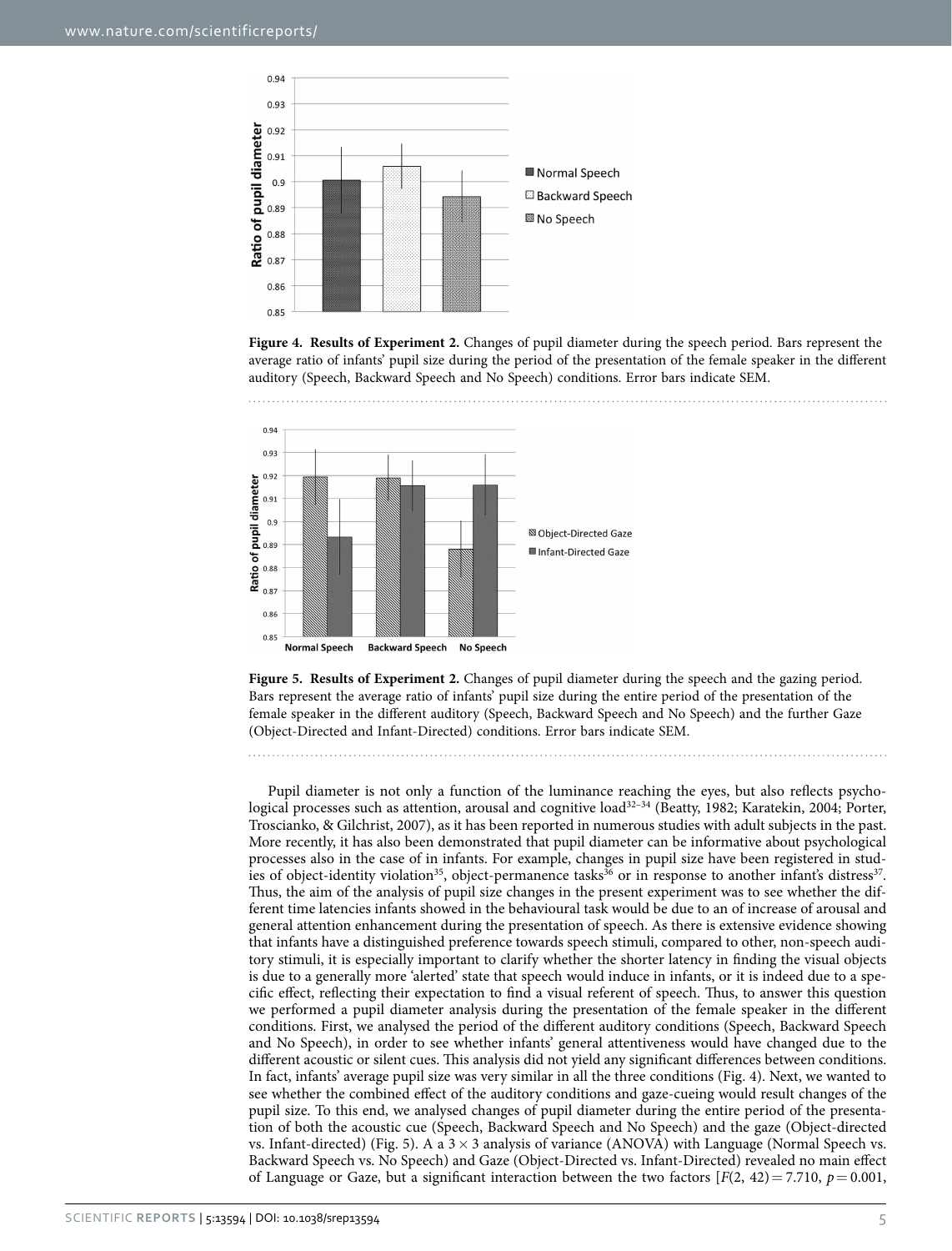$\eta^2$  = 0.269]. We found the same interaction when we directly compared the Speech condition with the Backward Speech [*F*(1, 24) = 5.771,  $p = 0.024$ ,  $\eta^2 = 0.194$ ], and also in the comparison of the Speech and No Speech condition  $[F(1, 21) = 11.825, p = 0.002, \eta^2 = 0.360]$ . In the comparison of the Backward Speech and No Speech condition, however, due to an overall increased pupil size in the Backward Speech condition we found a significant main effect of Language  $[F(1, 23) = 6.629, p = 0.017, \eta^2 = 0.224]$ , and only a marginally significant interaction of Language and Gaze  $[F(1, 23) = 4.336, p = 0.049, \eta^2 = 0.159]$ . Further Bonferroni-corrected pairwise comparisons also revealed that pupil size reacted differently to the Object-directed gaze vs. Infant-directed gaze of the speaker only when gazing was preceded by Speech  $[t(24) = 2.831, p = 0.009]$ , but not when it was preceded by Backward Speech  $[t(26) = 0.491, p = 0.628]$ , or by No Speech  $\left[\frac{t(23)}{2} - 2.086, p = 0.048\right]$ . Thus, while these results clearly exclude the possibility that either normal speech would generally increase infants' arousal, or that the backward speech and the silent movies would distract their attention, they give further evidence that infants' searching behaviour for a potential referent is facilitated by the gaze-cueing of the speaker only when the cue appears in the context of speech.

### **Discussion**

Confirming our hypothesis, the results of Experiment 1 and 2 showed that infants at the age of 4-months are ready to look for potential referents when they are presented with a combination of speech and a referential gaze of the speaker. In both experiments, the latency of orienting towards the object was the shortest when infants heard normal speech, along with an object-directed gaze of the speaker, which was congruent with the direction of the object.

A further intriguing finding of our second experiment is the role of eye-gaze in eliciting referential expectation. While infants in the normal speech condition were the slowest to orient towards an appearing object when the speaker was gazing at them, we found the opposite pattern in the backward speech condition. When infants were exposed to the combination of backward speech and an infant-directed gaze of the speaker, they oriented faster to the object, compared to when the speaker was gazing away from them, even though this effect only reflected a trend and was not significant. Furthermore, when infants saw the speaker moving her lips without producing any sound, eye-gaze did not have any modulatory effect on their orienting towards the objects. What could be the unified explanation for this effect and the faster look in the normal speech condition? Eye-gaze following is a well studied subject of social cognition and cognitive development, and it has been proposed that by directing infants' attention it can facilitate language acquisition<sup>38</sup>. Studies gave evidence that 8 and 12-month-old infants interpret eye-gaze as a communicative act, and that gazing can elicit referential expectation in the direction of the gaze<sup>[39](#page-9-12)</sup>, but only if the object-directed gaze is preceded by an infant-directed gaze<sup>40</sup>. Furthermore, even newborns can distinguish between eye-gazes that are either directed toward them or averted from them<sup>41</sup> and at the age of 4-months their cortical processes are enhanced when they perceive a direct eye-gaze, as opposed to when they see an averted gaze<sup>42,[43](#page-9-16)</sup>. Thus, already around birth, eye-gaze seems to be a powerful cue in evoking and directing infants' attention. Based on these findings, could our results be interpreted simply as an effect of the different types of eye-gazes infants perceived independently from the auditory stimuli they heard? Could it be that the different speech conditions merely provided a distracting context? This seems unlikely, since in this case, the latency results in Experiment 2 should show a similar pattern in all the auditory conditions. But the fact that infants reacted differently to the eye-gaze in the three different auditory conditions, more specifically that they were facilitated by the object-directed gaze in the Normal Speech condition, but slowed down in the Backward Speech condition while in the No Speech condition the gaze had no effect at all, means that eye-gaze type and speech type must have a combined effect on their behavior.

Similar to previous proposals $43$ , we suggest that during the perception of a direct eye-gaze, infants can recognize the communicative intention, even before they could assess the content of these intentions. Eye-gaze thus is able to establish a communicative context, which can direct the attention of the infant. However, we also suggest that while an infant-directed gaze acts as a communicative cue signaling that the infant was addressed by someone, additional cues are required to elicit the referential expectation of the infant (i.e. to understand that the speaker is talking *about* something). Following this, we propose that when the infant hears speech (without being able to actually understand the content of speech) and observes a person directly gazing at her/him (like in the Infant-directed gaze condition in our experiment), s/he will understand the communicative intention of the speaker (i.e. that s/he was addressed by the speaker), but s/he will still have to wait for additional referential cues to make an inference that the speaker is actually talking *about* something. This additional cue arrives when the direct eye contact is broken: the very moment when the speaker averts her gaze to a new direction, the infant will infer that some new and relevant information is being presented to her via the speech signals, and, as a consequence will be ready to seek this information. Specifically in our experiment, when infants heard normal speech and saw the speaker directly gazing at them, they were simply waiting for a second signal to establish a referential expectation and to start to look for potential referents of the speech. In contrast, in the object-directed gaze conditions, their referential expectation was already evoked when the speaker averted her gaze, and as a result, infants were immediately ready to look for a referent. Accordingly, even when the object-directed gaze of the speaker was incongruent with the appearance of the object, infants were still faster looking at the object, compared to when they were waiting for additional cues of the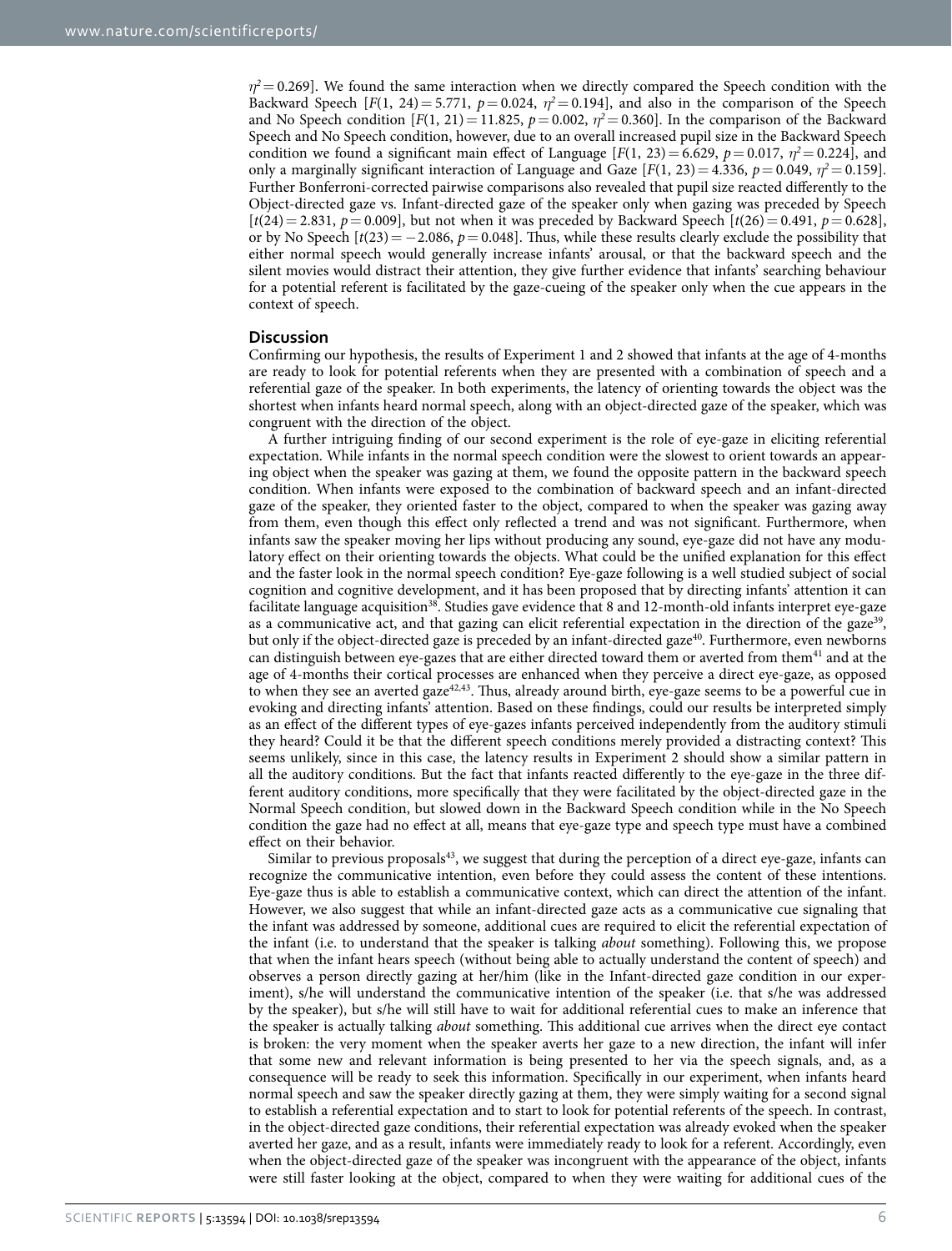speaker in the infant-directed gaze condition. Thus, we propose that infants are able to interpret speech in different ways (i.e. either as ostensive-communicative, when they were only addressed by the speaker, or as referential, when the speaker is already talking about something), and in order to choose a certain interpretation, additional cues are required. These cues could involve the eye-gaze of the speaker, or other types of referential cues as well (e.g. pointing  $44$ ).

Within the same communicative-referential context hypothesis, we could only speculate why infants were marginally slower in finding the objects when the backward speaking person also provided an averted referential gaze, compared to when the speaker was gazing at them. From previous studies we know that backward speech cannot be processed similarly to any natural languages $3,30,31$  $3,30,31$  $3,30,31$ , thus it cannot establish any communicative-referential context. Moreover, since infants are expecting human faces to produce human sound[s45](#page-9-18), when they perceive backward speech, they likely get puzzled by the strange vocalization of the human face. Thus, it is difficult to make any precise predictions about the effect of the combination of backward speech and eye-gaze of the speaker in eliciting referential expectation. The marginal slowdown might be because infants got confused by perceiving a referential cue from a person, who was at the same time producing non-human sounds, and they were waiting for additional referential cues (e.g. normal speech), to eliminate their confusion, by attaining coherent cues of the speaker.

A further question is why in the No Speech condition eye-gaze did not have any modulatory effect on infants' looking time latency. This result seems to conflict with studies showing that both newborns and infants from a very early age tend to follow the direction of eye-gaze movements<sup>35</sup>. However, while typical studies on gaze following do not involve speech as an additional variable, in our experiments infants always saw a person who was either talking or silently moving the lips. Hence, infants in the No Speech condition were not simply influenced by the eye-gaze of the actor, but also by the lack of speech, which was even more salient, since the actor was still moving her lips, but without producing any sounds, and this might have had a different effect on them. Thus, we posit that our study cannot be directly compared to those investigating the effect of eye-gaze cuing, because in our experiments we used a combination of speech vs. lack of speech, which could have resulted a different effect from previous studies.

One may argue that the perceived shorter latency, rather than reflecting infants' referential expectation about speech, could be simply either a result of an increase of arousal level, due to the speech condition, or a decrease of infants' attention, due to the 'strangeness' of the backward and silent conditions. However, both the results of the behavioral experiment and the further pupil diameter analysis of Experiment 2 seemed to rule out this possibility. The fact that in Experiment 2 we found significant difference of the latency between the Normal Speech and the other two auditory conditions only in the Congruent Object-Directed Gaze condition, but not in the two other Gaze conditions, excludes the possibility that the demonstrated effect would be due to an overall attention enhancement in the Normal Speech condition. In fact, if speech would elicit a general increase of arousal, we should find an overall increase of performance in all gaze conditions, but our results did not confirm this. Another possibility is that rather than speech would facilitate infants' searching behavior, it might be that the two other conditions slowed them down, since both of them might serve as unnatural stimuli for the infants. If this was the case, then we should find an overall worse performance in the Backward Speech and No Speech conditions, compared to the Normal Speech Condition. However, we only found a difference in the comparison of the Normal Speech and Backward Speech condition, but not between the Normal Speech and the No Speech condition, when we calculated the overall performance in the different Gaze conditions. Thus, we can exclude the possibility that our control conditions would have distracted subjects' performance, resulting an overall decrease of latency of fixation. Furthermore, additional data about changes of pupil diameter also confirmed these results. While during the period of the three auditory conditions we found similar values of average pupil size, reflecting the same arousal level in the different conditions, in the period of the averted gazing infants' attention got modulated only if previously they were listening to the normal speech.

Hence, we propose that the only explanation for both the shorter time taken to orient toward the object and for the changes of pupil size is that they reflect infants' readiness to find a potential referent of speech in the environment of the speaker, which supports the idea that infants at this age already show an important precursor in understanding the referentiality of language.

Our starting hypothesis was that understanding the referential nature of language might be a human-specific predisposition of infants. By testing two groups of young infants, we gave evidence that when young infants are exposed to a combination of speech and an object-directed gaze of the speaker, this will elicit referential expectation and bias them to start to look for potential referents of speech. However, since in our study we tested 4-month-old infants, we cannot exclude the possibility that infants at this age are also influenced by their experiences of the visual world, and that the referential expectation they express is a result of what they learned during their experience up to that point. In order to support a statement regarding the innateness of referential expectation about speech, one would need to show the same effect with neonates, who do not have yet much exposure to the visual world.

#### **Conclusion**

Our results highlight the fact that speech can be interpreted in different ways (i.e. solely ostensive-communicative or also referential) very early in the development, but that additional cues are required to choose between these possible interpretations. When a speaker only provides ostensive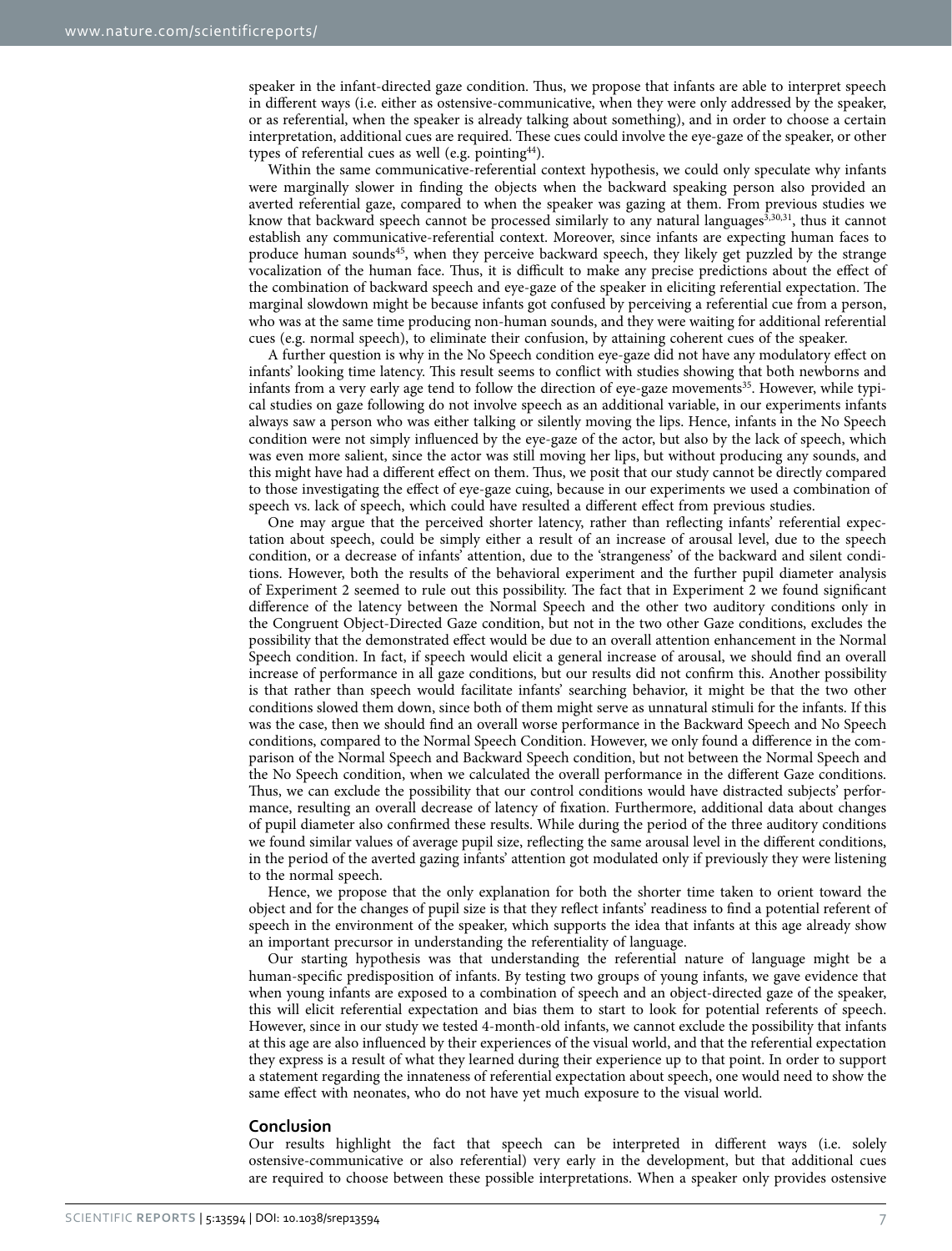cues along with speech (i.e. a direct-eye gaze), the interpretation is restricted to the fact that s/he wants to elicit the attention of the infant. However, when additional referential cues are also provided (i.e. an averted, thus possibly object-directed gaze of the speaker), this will establish a referential interpretation of speech, and infants will be ready to seek for potential referents. We found that infants at a very early age are already able to express signs of these different interpretations when they are exposed to speech and a following eye-gaze of the speaker.

Our findings shed a new light on the early learning mechanisms of infants. The fact that already at this early age infants show a precursor in understanding that language is a possible tool to convey messages and transfer knowledge means that they are also ready to learn about the world via their conspecifics. By being predisposed to get information from their social partners, infants can selectively attend to certain stimuli in their environment. Thus, by talking to infants, even if they do not understand the meanings of the words yet, one can effectively draw their attention towards distinct elements of their surroundings and, as a consequence, shape their learning processes from a very early age on.

An intriguing question is whether this early precursor in considering spoken words, as abstract symbols is restricted only to linguistic stimuli, or it reflects a more general understanding of the existence of symbols, the fact that, independently from modality, certain stimuli (gestures, sounds, pictures) can represent and stand for other entities in the world. Indeed, there is some evidence that while young infants initially have a tendency to accept a wide range of entities as potential symbols, later they start to develop a unique preference towards linguistic stimuli<sup>46</sup>. Whether or not this means that they also have an innate understanding that regardless of modality, any types of entities could potentially be understood as representations for other entities, is a subject of future research.

### **Materials and Methods**

**Participants.** Infants ranged in age from 3 months and 14 days to 4 months and 12 days, and were from Italian-speaking families. In Experiment 1 we tested 48 infants, from which 10 were excluded due to uncompleted trials, 6 because of fussiness and 2 because of experimental error. In Experiment 2 we tested 37 infants, from which we excluded 5 due to missing trials and 2 because of fussiness. Infants' mean age was 4 months, 05 days in Experiment 1, and 4 months, 11 days in Experiment 2.

Our study was approved by our institutional review board, the Bioethics Committee of the International School for Advanced Studies. All of our experiments followed the guidelines of this committee and all of our protocols were approved by the committee. After being informed about the procedure, the parents of all participants provided written consent.

**Stimuli.** Infants were presented with videos of a female face and a following object. In Experiment 1 during Normal Speech trials the female face first looked at the infant for 1 second, and said "Ciao bambina! Guarda! (Hi Baby! Look!) and then a pseudo word "A gabato/lumipa/falasi!", and finally she looked either to the left, or to the right side of the screen for 2 seconds. Then the face disappeared and a colorful toy immediately appeared for 2 seconds. In the Backward Speech trials we reversed the movies, so the speaker produced the same sentences in backward speech, then looked to one side, where a subsequent object appeared. In the No Speech Condition everything was the same, except that the sound was deleted from the movies. For the objects we used pictures of 8 colorful toys with a size of approximately  $25 \times 25$  cm. In Experiment 1 infants saw 24 movies, 8 in each condition. In Experiment 2 along with the previous stimuli types we also included trials when the direction of the eye-gaze of the speaker was incongruent with the appearance of the subsequent object, and trials what ended by an infant-directed gaze of the speaker (2 seconds). In Experiment 2 infants saw 27 movies, 3 in each condition (see supplementary materials).

**Apparatus and Procedure.** Infants sat on a parent's lap 80 cm from a 17-in. LCD screen in a soundproof booth. Parents were wearing eye-glasses covered by stickers to prevent them from being able to see the videos and influence the infants' behaviour. Stimuli were played by a Psyscope B70 software that was controlled from outside by the experimenter. The sound was played from a loudspeaker located behind the screen. Infants were also videotaped during the experiment. Once the experimenter started a trial, the fixation attractor disappeared on the screen for 2 seconds and then a movie started. A Tobii T-120 Eye-tracker system recorded infants' eye-movements during the experiment. Data was recorded at a sampling rate of 60Hertz. Before starting the recording, we performed a 5-point calibration. Attractors were presented one after the other in each corner and in the center of the screen. For each attractor, we waited for the position of the gaze to stabilize, before presenting the next one. The difference between the estimated gaze position and the position of the attractor where infants were gazing at was used for the calibration. If calibration was not successful it was repeated. No infant was excluded due to failure of calibration.

To assess for temporal drift, for each trial the difference of the timestamp between consecutive samples was obtained. Given that the recording rate was at 60Herz, the time difference between two samples had to be 16.6msec. We found no significant deviation from this value.

**Data analysis of latency of fixation at the visual object.** We defined three windows of interest for the analysis of the infant eye gaze, by dividing the screen to a center, a right and a left part. Only those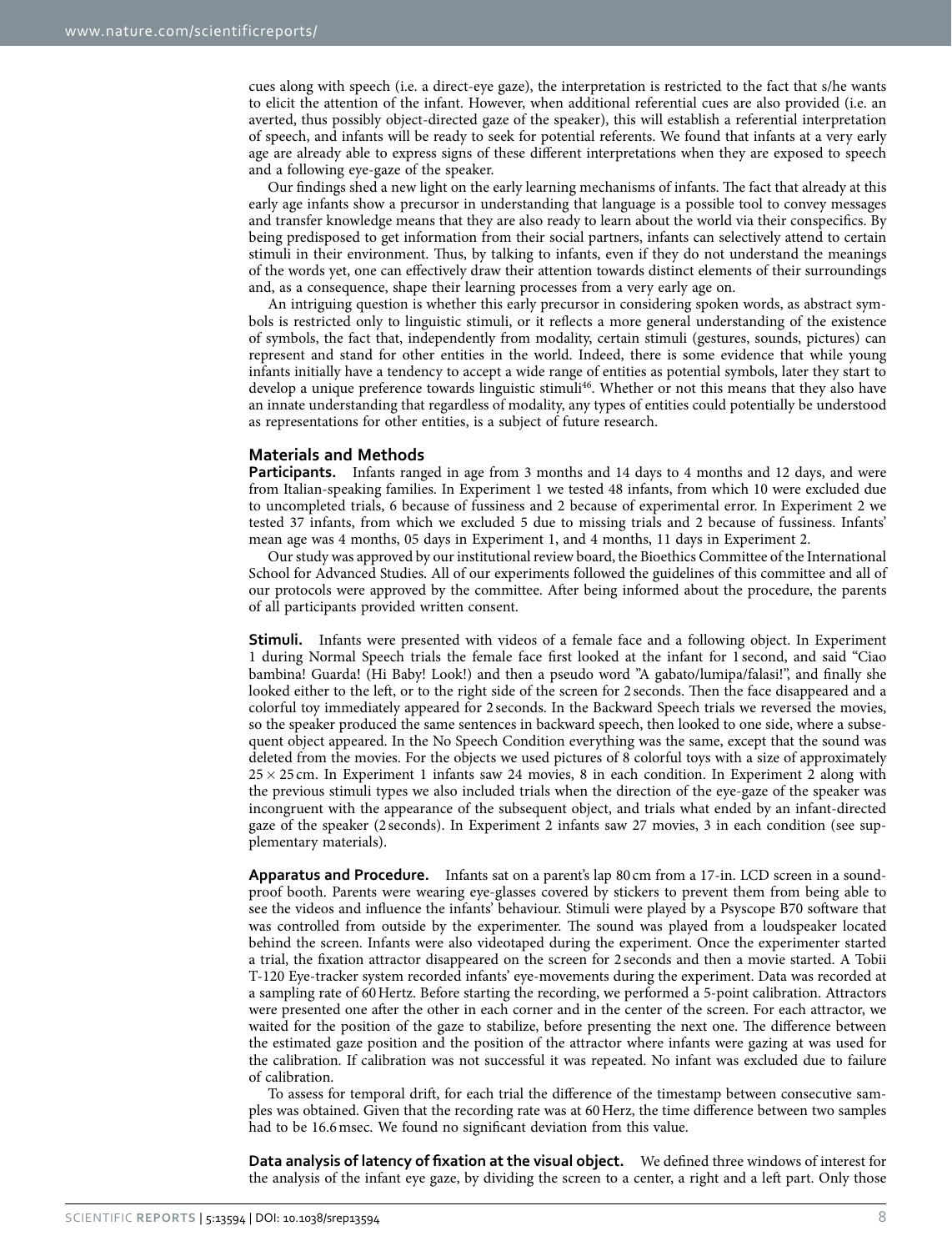trials, which contained at least a 3 sec long fixation of the infant towards the center while the face was displayed, before the appearance of the object, were included in the analysis. Trials not meeting these criteria were excluded due to possible ignorance of the face of the actor. Furthermore, in Experiment 1 infants had to complete at least 4 trials in each condition, whereas in Experiment 2 they had to complete at least 2 trials in each condition, otherwise they were excluded from the data analysis. As dependent variable for the main analysis, we considered the latency of the first fixation on the object in each trial. Latency was calculated as the time to the first fixation on the region of interest where the object was presented, after object presentation. We defined a fixation as a block of at least 5 consecutive samples (83.33ms) inside a ROI.

**Data analysis of pupil diameter changes.** To calculate changes of the pupil diameter, throughout the duration of the experiment, we registered both eyes' pupil diameter in millimetres. We removed artifact caused by head movement and saccades from the continuous pupil diameter data by eliminating extreme values (lower and top percentile) for each eye independently, after which we averaged across both eyes to further reduce noise. Next, we proceeded to extract, for each trial, the pupil diameter data on two time windows of interest. The first window spanned 4 seconds and was located during the presentation of the fixation cross at the beginning of each trial (Fixation Cross period). The purpose of this window was to be used as a baseline. Our second window of interest spanned a mean of 4.5 seconds and was located during period in which the female speaker produced the different auditory conditions (Auditory Condition period). From this point, we only included in the analysis, trials for which we registered a minimum of 50% of valid samples during the first window of interest (fixation cross) and a minimum of 70% of valid samples during the second windows on interest. Through this procedure, 21.2% of the total amount of trials was rejected. For each trial, we calculated the mean inside each time window of interest. In order to normalize the data, pupil diameter for the second time window was expressed in terms of ratio of with respect to the first window. We also performed a second analysis, identical to this one, but taking a time window that spanning the entire presentation of the female speaker, including the gazing. The mean duration of this window was 7.5 seconds and 19.55% of the total amount of trials was rejected.

#### **References**

- <span id="page-8-0"></span>1. Mehler, J. *et al.* A precursor of language acquisition in young infants. *Cogn*. **29,** 143–178 (1988).
- 2. Nazzi, T., Bertoncini, J. & Mehler, J. Language discrimination by newborns: Toward an understanding of the role of rhythm. *J. Exp. Psychol. Human*. **24,** 756–766 (1998).
- <span id="page-8-16"></span>3. Ramus, F. & Mehler, J. Language identification with suprasegmental cues: A study based on speech resynthesis. *J. Acoust. Soc. Am.* **105,** 512 (1999).
- <span id="page-8-15"></span>4. Ramus, F., Hauser, M. D., Miller, C., Morris, D. & Mehler, J. Language discrimination by human newborns and by cotton-top tamarin monkeys. *Sci*. **288,** 349–351 (2000).
- <span id="page-8-1"></span>5. Christophe, A., Dupoux, E., Bertoncini, J. & Mehler, J. Do infants perceive word boundaries? An empirical study of the bootstrapping of lexical acquisition. *J. Acoust. Soc. Am* **95,** 1570 (1994).
- <span id="page-8-2"></span>6. Sansavini, A., Bertoncini, J. & Giovanelli, G. Newborns discriminate the rhythm of multisyllabic stressed words. *Dev. Psychol*. **33,** 3 (1997).
- <span id="page-8-3"></span>7. Shi, R., Werker, J. F. & Morgan, J. L. Newborn infants' sensitivity to perceptual cues to lexical and grammatical words. *Cogn*. **72,** B11–B21 (1999).
- <span id="page-8-4"></span>8. Benavides-Varela, S., Hochmann, J. R., Macagno, F., Nespor, M. & Mehler, J. Newborn's brain activity signals the origin of word memories. *Proc. Natl. Acad. Sci*. **109,** 17908–17913 (2012).
- <span id="page-8-6"></span><span id="page-8-5"></span>9. Kuhl, P. K. Early language acquisition: cracking the speech code. *Nat. Rev. Neurosci.* **5,** 831–843 (2004).
- 10. Vouloumanos, A. & Werker, J. F. Tuned to the signal: the privileged status of speech for young infants. *Dev. Sci.* **7,** 270–276  $(2004)$
- <span id="page-8-7"></span>11. Vouloumanos, A. & Werker, J. F. Listening to language at birth: Evidence for a bias for speech in neonates. *Dev. Sci.* **10,** 159–164 (2007).
- <span id="page-8-8"></span>12. Kelly, D. J. *et al.* The other-race effect develops during infancy evidence of perceptual narrowing. *Psychol. Sci.* **18,** 1084–1089 (2007).
- 13. Sangrigoli, S. & De Schonen, S. Recognition of own-race and other-race faces by three-month-old infants. *J. Child Psychol. Psychiatry*. **45,** 1219–1227 (2004).
- 14. Quinn, P. C., Yahr, J., Kuhn, A., Slater, A. M. & Pascalis, O. Representation of the gender of human faces by infants: A preference for female. *PERCEPTION-LONDON*. **31,** 1109–1122 (2002).
- <span id="page-8-9"></span>15. Moon, C., Cooper, R. P. & Fifer, W. P. Two-day-olds prefer their native language. *Infant Behav. Dev*. **16,** 495–500 (1993).
- <span id="page-8-10"></span>16. Kinzler, K. D., Shutts, K., DeJesus, J. & Spelke, E. S. Accent trumps race in guiding children's social preferences. *Soc. Cogn*. **27,** 623 (2009).
- 17. Kinzler, K. D., Corriveau, K. H. & Harris, P. L. Children's selective trust in native‐accented speakers. *Dev. Sci.* **14,** 106–111 (2011). 18. Shutts, K., Kinzler, K. D., McKee, C. B. & Spelke, E. S. Social information guides infants' selection of foods. *J. Cogn. Dev.* **10,** 1–17 (2009).
- 19. Martin, A., Onishi, K. H. & Vouloumanos, A. Understanding the abstract role of speech in communication at 12months. *Cogn*. **123,** 50–60 (2012).
- 20. Cheung, H., Xiao, W. & Lai, C. M. Twelve-month-olds' understanding of intention transfer through communication. *PloS one*. **7,** e46168 (2012).
- <span id="page-8-11"></span>21. Vouloumanos, A., Martin, A. & Onishi, K. H. Do 6‐month‐olds understand that speech can communicate? *Dev. Sci.* **17,** 872–879 (2014).
- <span id="page-8-12"></span>22. Vouloumanos, A. & Curtin, S. Foundational Tuning: How Infants' Attention to Speech Predicts Language Development. *Cogn. Sci.* **38(8),** 1675–1686 (2014).
- <span id="page-8-13"></span>23. Ferry, A. L., Hespos, S. J. & Waxman, S. R. Categorization in 3‐and 4‐month‐old infants: an advantage of words over tones. *Child Dev.* **81,** 472–479 (2010).
- <span id="page-8-14"></span>24. Fulkerson, A. L. & Waxman, S. R. Words (but not tones) facilitate object categorization: Evidence from 6-and 12-month-olds. *Cogn*. **105,** 218–228 (2007).